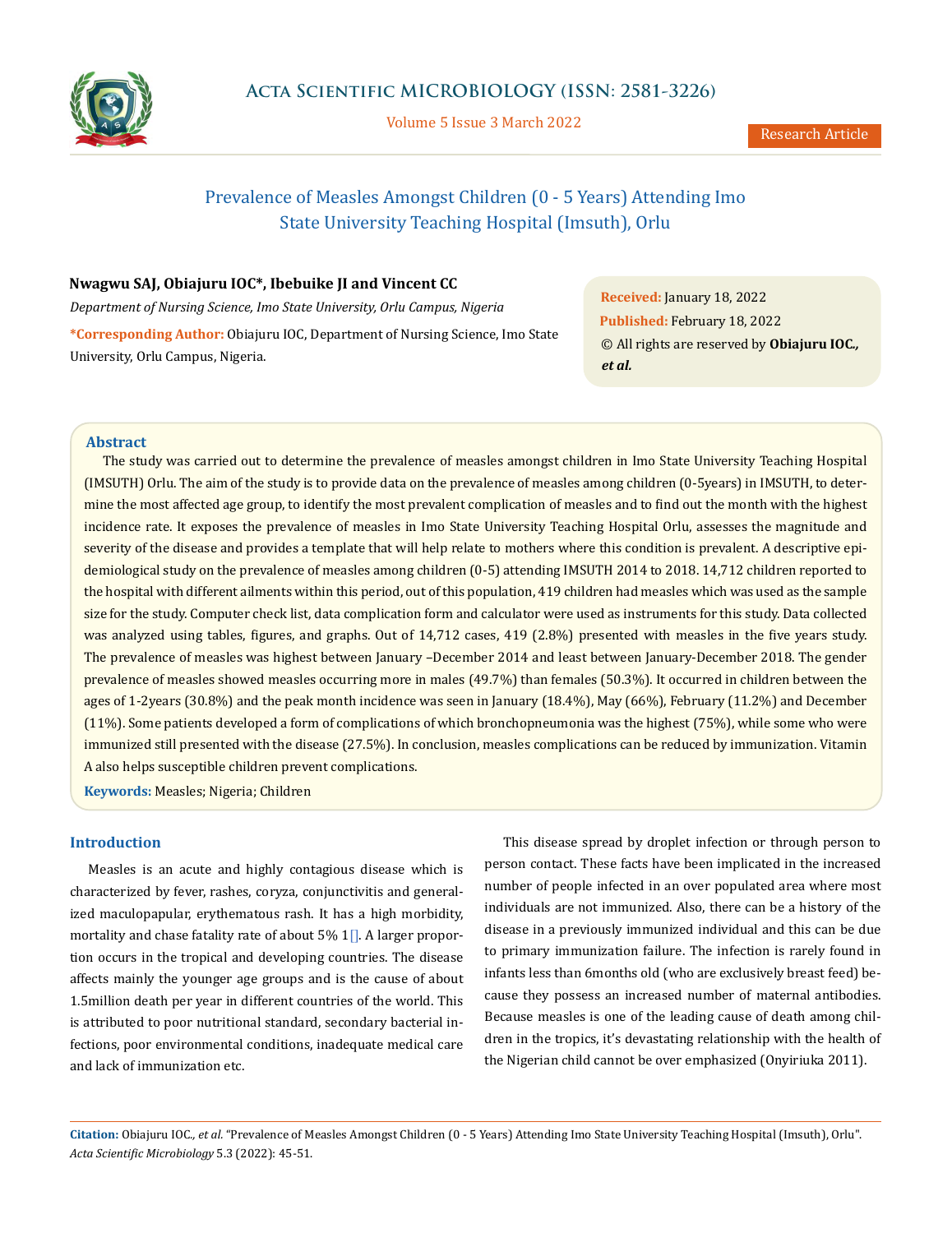Worldwide, among the burden of vaccine preventable disease, measles ranks first with 8% disease burden  $\lceil 2 \rceil$ . In developing countries measles is a major cause of childhood morbidity and mortality due to underling malnutrition and over-crowding [3]. A rapid increase in measles immunization coverage is known to produce changes in the epidemiology of the disease, indicating that strategies for control of measles may also require constant review (Onyiriuka, 2011).

Measles is known to affect both immunized and non-immunized children, although the prognosis is better in the former than the later. This study seeks to determine the prevalence of measles among children attending Imo State University Teaching Hospital Orlu. The study will measure the demographic data of children who attended IMSUTH Orlu, from January 2014 to December 2018 and presented with this disease. This will be used to determine the prevalence of measles among children at IMSUTH Orlu.

Among the burden of vaccine – preventable disease worldwide, measles ranks first with 8% disease burden [2]. A rapid increase in measles immunization coverage is known to produce changes in the epidemiology of the disease. Measles is a highly infectious disease, endemic in developing courtiers with a peek transmission from October to March, annually. The fatality rate of measles to developing countries stands at about 3 to 5%, and could be as high as 10% during epidemics. It is one of the leading causes of death among children even though a safe and cost effective anti-measles vaccine is available. Merriam-Webster defined measles as: an acute contagious disease, caused by a mobilivirus (species of measles virus) and marked by an eruption of red spots, fever and signs of inflammation of the respiratory tract (coryza, cough). Measles, a highly contagious viral disease remains an important cause of death among young children.

## **Objectives of the Study**

Measles, being a childhood disease is seen mainly in the preschool aged children and most times, due to its presentation (fever and rash) is misdiagnosed by parent as a mere rash either due to drug or skin hypersensitivity reactions. As a result of this wrong diagnosis or over sight, complications can occur. The specific objectives of the study are:

To determine prevalence of measles per year (2014 to 2018) in children at IMSUTH Orlu.

- To determine the decline in the incidence of measles from 2014 - 2018
- To determine the Gender related Prevalence of measles in IMSUTH 2014 to 2018
- To determine the Age related Prevalence of measles at IM-SUTH Orlu 2014 to 2018
- To determine the Prevalence of measles infection in immunized and non- immunized children in IMSUTH Orlu, 2014 to 2018
- To determine the Monthly Distribution of measles at IM-SUTH Orlu, 2014 to 2018
- To determine the degree of measles complications in IM-SUTH, Orlu.

## **Materials and Methods**

## **Study area**

This Study was carried out at Imo State University Teaching Hospital, Orlu metropolis. Orlu is a major city in Imo State, South-Eastern Nigeria. The hospital is a tertiary health institution and enjoys a high level of referral cases within the State. Its peadiatric department is made up of children's out patient, children's emergency and children's ward. The city is well known for commerce and industry and hence has problems common in cities, such as over-crowding indiscriminate sewage disposal and dirty environment [4,5]. These conditions make children susceptible to diseases and infections. The climate condition is basically rainy and dry seasons lasting from April to October and from November to March respectively.

Imo State is large in human population and suffers from overcrowding and poor sanitation. Refuse and household wastes are indiscriminately dumped by road sides, market sides and other public places [6]. There are all the factors that promote measles outbreak.

## **Population of study**

The study population is all children (0 to of 5 years) attending paediatric Clinic of the hospital during the study period

#### **Sample size**

The sample size is 2.8% of 14,712 (sick children in the peadiatric department) which is 419 children.

**Citation:** Obiajuru IOC*., et al.* "Prevalence of Measles Amongst Children (0 - 5 Years) Attending Imo State University Teaching Hospital (Imsuth), Orlu". *Acta Scientific Microbiology* 5.3 (2022): 45-51.

46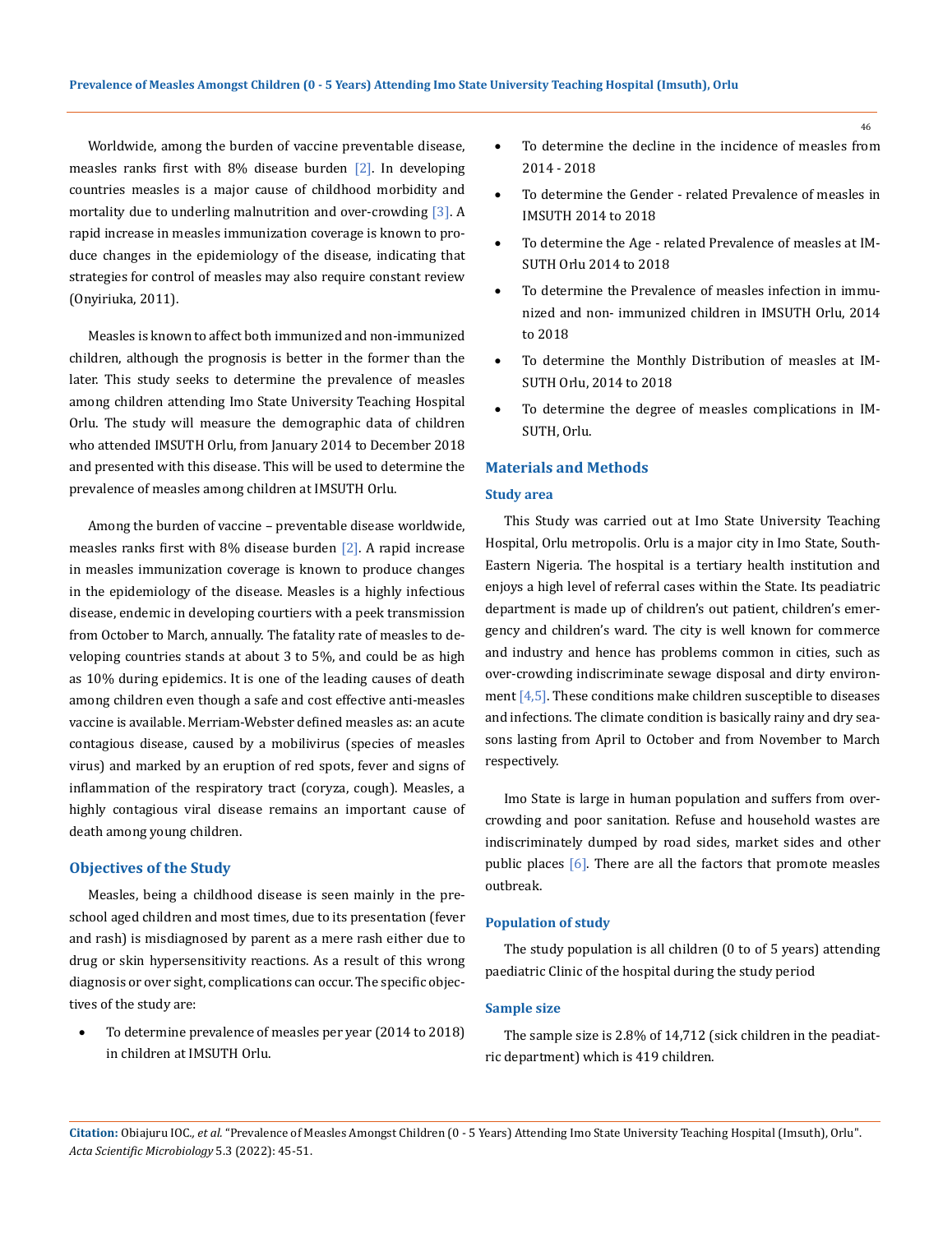## **Method of data collection**

Relevant data needed were obtained from available existing hospital records. These include patient files and folders at the medical record department. The records in the children emergency unit were also collected and analyzed.

#### **Method of data analysis**

These data collected were analyzed using descriptive statistics which includes graphical, tabular and numerical analyses as in Philips [7], Obiajuru and Ozumba, 2017. Summaries aid inferential statistics that tests the relationship among variables.

#### **Ethical consideration**

Ethical permit was obtained from the Ethical Committee, Imo State University Teaching Hospital, Orlu.

#### **Results**

#### **Prevalence of measles**

A total number of 14,712 paediatric cases was reported at IM-SUTH. Out of this number, 419 children representing 2.8% were diagnosed with measles, while 97.2% presented with other diseases. The prevalence of measles at Imo State University Teaching Hospital Orlu, within the study period is summarized in table 1 and figure 1.

| Year  | Number of children with<br>measles |               | <b>Total number of</b><br>peadiatic cases |             |               |       |
|-------|------------------------------------|---------------|-------------------------------------------|-------------|---------------|-------|
|       | <b>Male</b>                        | <b>Female</b> | <b>Total</b>                              | <b>Male</b> | <b>Female</b> | Total |
|       | 83                                 | 68            | 151                                       | 1910        | 1655          | 3577  |
| 2014  | 55.4%                              | 45%           | 4.2%                                      | 53.4%       | 46.5%         |       |
|       | 63                                 | 51            | 114                                       | 1827        | 1780          | 3607  |
| 2015  | 63                                 | 4.8%          | 3.2%                                      | 50.7%       | 49.5%         |       |
| 2016  | 33                                 | 27            | 60                                        | 1319        | 1296          | 2615  |
|       | 55%                                | 45%           | 14.3%                                     | 50.4%       | 49.6%         |       |
| 2017  | 14                                 | 44            | 58                                        | 1222        | 898           | 212   |
|       | 24.3%                              | 75.8%         | 13.8%                                     | 57.6%       | 42.4%         |       |
| 2018  | 15                                 | 21            | 36                                        | 1271        | 1522          | 2793  |
|       | 41.7%                              | 58.3%         | 1.3%                                      | 47.8%       | 54.5%         |       |
| Total | 208                                | 211           | 419                                       | 7777        | 6923          | 14712 |
|       | 49.7%                              | 50.3%         | 2.8%                                      | 52.8%       | 47.1%         |       |

**Table 1:** Prevalence of measles in IMSUT Orlu, 2014 to 2018.



47

**Figure 1:** A bar chart showing the yearly prevalence of measles in IMSUTH.





#### **Gender prevalence**

Gender - related prevalence of measles at IMSUTH Orlu, 2014 to 2018 is summarized in figure 3.

| <b>Year of study</b> | <b>Males</b> | <b>Females</b>    | <b>Total</b> |
|----------------------|--------------|-------------------|--------------|
| 2014                 | 83 (54.9%)   | 68 (45.1%)        | 151          |
| 2015                 | 63 (55.3%)   | 51 (44.7%)        | 114          |
| 2016                 | 33 (55%)     | 27 (45%)          | 70           |
| 2017                 | 14 (24.3%)   | 44 (75.8%)        | 58           |
| 2018                 | 15 (41.7%)   | 21 (58.3%)        | 36           |
| Total                | 208 (49.7%)  | 211<br>$(50.3\%)$ | 419          |

**Table 2**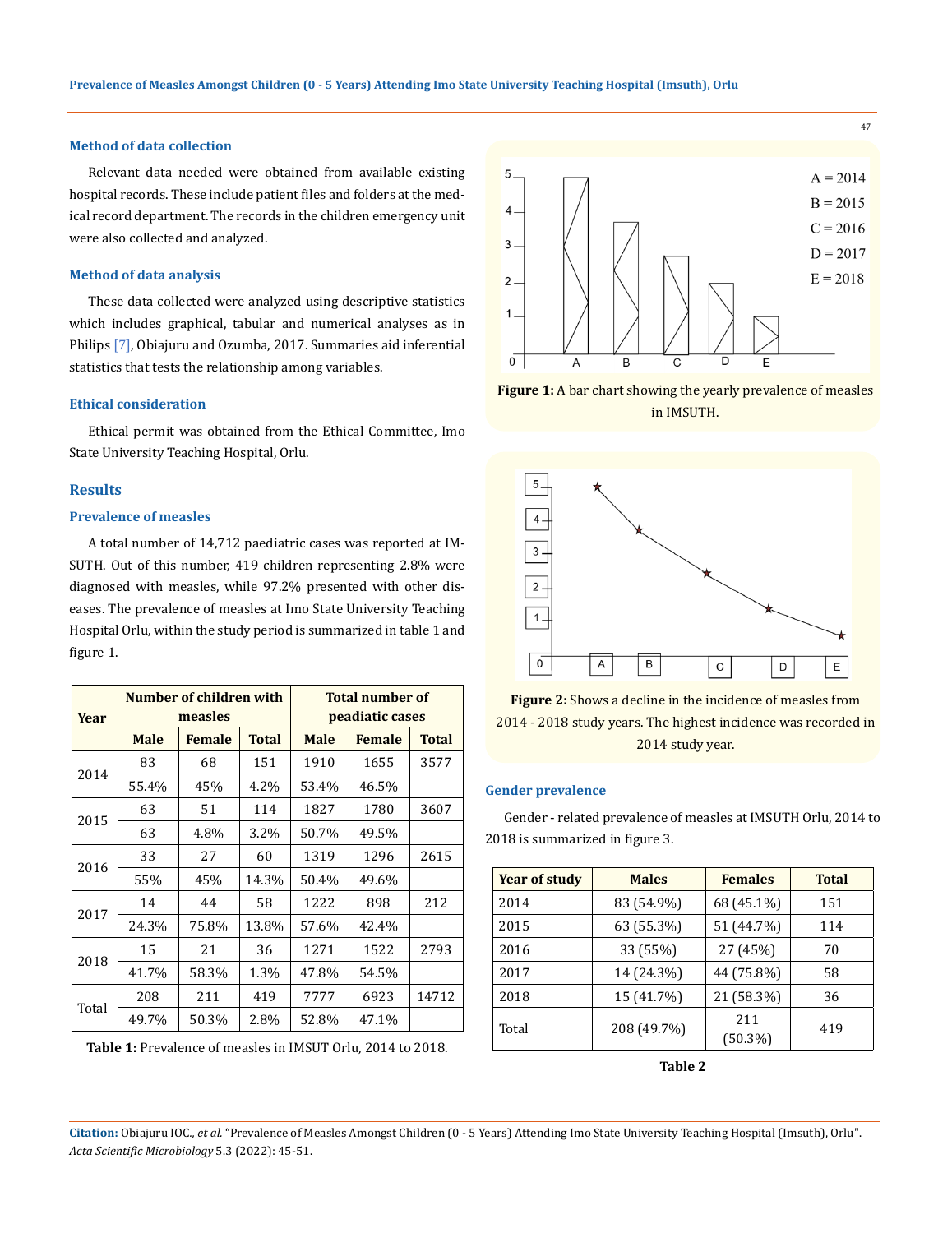**Prevalence of Measles Amongst Children (0 - 5 Years) Attending Imo State University Teaching Hospital (Imsuth), Orlu**



**Figure 3:** A pie chart showing the gender - related prevalence of measles (male = 179o, female = 181o).

| Year  | $<$ 1 year | 1-2 years  | 3-4 years      | >4 years   | Total |  |
|-------|------------|------------|----------------|------------|-------|--|
| 2014  | 35         | 44         | 37             | 35         | 151   |  |
|       | $(23.2\%)$ | $(29.1\%)$ | (24.5%)        | $(23.2\%)$ |       |  |
|       | 20         | 36         | 30             | 26         | 114   |  |
| 2015  | (17.5%)    | $(31.6\%)$ | $(26.3\%)$     | $(24.6\%)$ |       |  |
| 2016  | 14 (20%)   | 24         | 14<br>18 (25%) |            | 70    |  |
|       |            | (34.3%)    |                | (20%)      |       |  |
| 2017  | 10         | 15         | 12 (25%)       | 11         | 48    |  |
|       | $(20.8\%)$ | (31.3%)    |                | $(22.9\%)$ |       |  |
| 2018  | 11         | 10         |                | 7          | 36    |  |
|       | $(30.6\%)$ | $(27.8\%)$ | 8 (22.2%)      | $(19.4\%)$ |       |  |
| Total | 90         | 129        |                | 95         |       |  |
|       | $(21.2\%)$ | $(30.8\%)$ | 105 (25%)      | (22.7%)    | 419   |  |

**Table 3:** Age – related Prevalence of measles at IMSUTH Orlu

### 2014 to 2018.

Key: < 1 year = 76.3°; 1-2 years = 110.8°; 3-4 years = 90°; < 4 years  $81.7^{\circ}$ .



**Figure 4:** A pie chart showing the age distribution of measles cases in IMSUTH.

From the data above, it can be deduced that the ages of 1-2 years are the most susceptible the measles.

## **Immunized/Non-immunized patients**

Most patients still contracted measles even after being immunized against the disease, non-immunized patients also came up with measles within the 5years of study.

| <b>Study year</b> | <b>Immunized patients</b> | Non-immunized<br>patients |
|-------------------|---------------------------|---------------------------|
| 2014              | 32 (21.2%)                | 119 (78.8%)               |
| 2015              | 28 (24.6%)                | 86 (75.4%)                |
| 2016              | 25 (35.7%)                | 45 (64.3%)                |
| 2017              | 18 (37.5%)                | 30 (62.5%)                |
| 2018              | 12 (33.3%)                | 24 (66.7%)                |
| Total             | 115 (27%)                 | 304 (73%)                 |





**Figure 5:** A pie chart showing the prevalence of measles amongst immunized and non-immunized patients at IMSUTH Orlu, 2014 to 2018 (Immunized = 98.8o, Non-immunized = 261.2o).

## **Monthly distribution of measles at IMSUTH Orlu, 2014 to 2018**

Measles readily occurs in every month of the year with peak occurrences during the festive and dry periods of the year. These months include from December though may can be seen in the table below.

**Citation:** Obiajuru IOC*., et al.* "Prevalence of Measles Amongst Children (0 - 5 Years) Attending Imo State University Teaching Hospital (Imsuth), Orlu". *Acta Scientific Microbiology* 5.3 (2022): 45-51.

48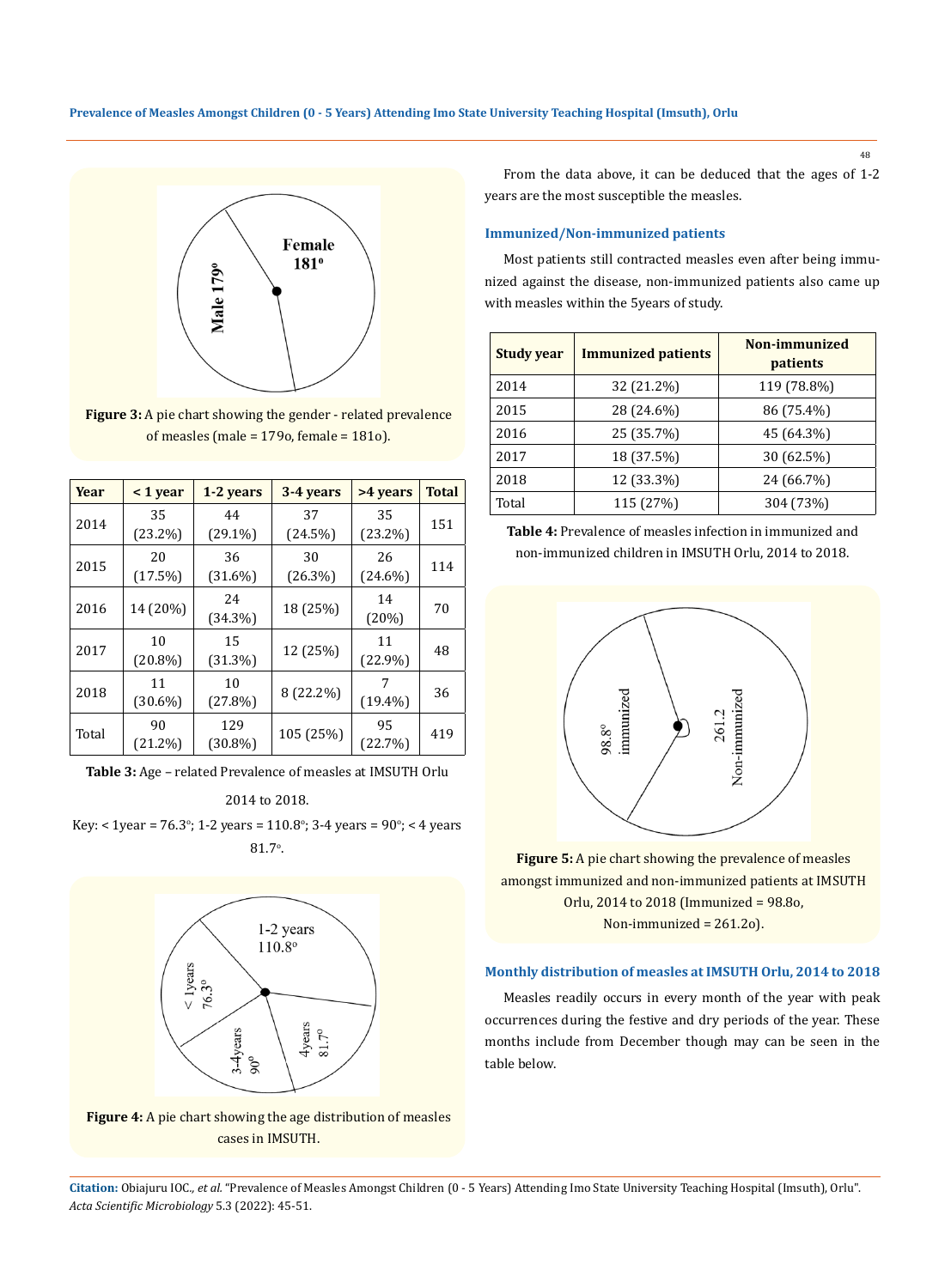| <b>Month</b> | <b>Number of patients</b> | <b>Percentage</b> |
|--------------|---------------------------|-------------------|
| January      | 77                        | 18.4%             |
| February     | 47                        | 11.2%             |
| March        | 44                        | 10.5%             |
| April        | 32                        | 82.7%             |
| May          | 66                        | 15.8%             |
| June         | 23                        | 5.5%              |
| July         | 9                         | 2.2%              |
| August       | 22                        | 5.3%              |
| September    | 33                        | 7.9%              |
| October      | 8                         | 1.9%              |
| November     | 12                        | 12.9%             |
| December`    | 46                        | 11%               |

**Table 5:** The percentage occurrence of measles in months within the 5 years of study.



month in IMSUTH.

The rise in the number of measles during these months can be attributed to various factors such as the weather condition and the festivities during that same period of time.

## **Complications associated with measles**

Measles can have a lot of deficiency complications ranging from headache to pregnancy problems.

| <b>Year of study</b> | <b>Complicated</b> | In complicated | <b>Total</b> |
|----------------------|--------------------|----------------|--------------|
| 2014                 | 39 (26%)           | 112 (74%)      | 151          |
| 2015                 | 30 (26.3%)         | 84 (73.6%)     | 114          |
| 2016                 | 20 (28.6%)         | 50 (71.4%)     | 70           |
| 2017                 | 12 (25%)           | 36 (75%)       | 48           |
| 2018                 | $7(19.4\%)$        | 29 (80%)       | 36           |
| Total                | 108 (25.8%)        | 311 (74.2%     | 419          |

49

**Table 6:** Annual Distribution of complicated and non complicated cases of measles in IMSUTH Orlu, 2014 to 2018 ( $N = 419$ ).



**Figure 7:** A pie chart showing the percentage of complicated and non-complicated cases in IMSUTH.

108 patients had complicated measles in the years under study, of this number, 81 (75%) had bronchopneumonia as the major complication; while 27 had other complications.

| Year  | <b>Bronchopneumonia</b> | <b>Other</b> | <b>Total</b> |
|-------|-------------------------|--------------|--------------|
| 2014  | 29 (74.4%)              | 10 (25.6%)   | 39           |
| 2015  | 23 (76.7%)              | $7(23.3\%)$  | 30           |
| 2016  | 15 (75%)                | 5(25%)       | 20           |
| 2017  | $9(81.8\%)$             | $3(18.2\%)$  | 11           |
| 2018  | $5(71.4\%)$             | $2(28.6\%)$  |              |
| TOTAL | 81 (75%)                | 27 (15%)     | 108          |

Table 7: Complication from measles infection (N= 108).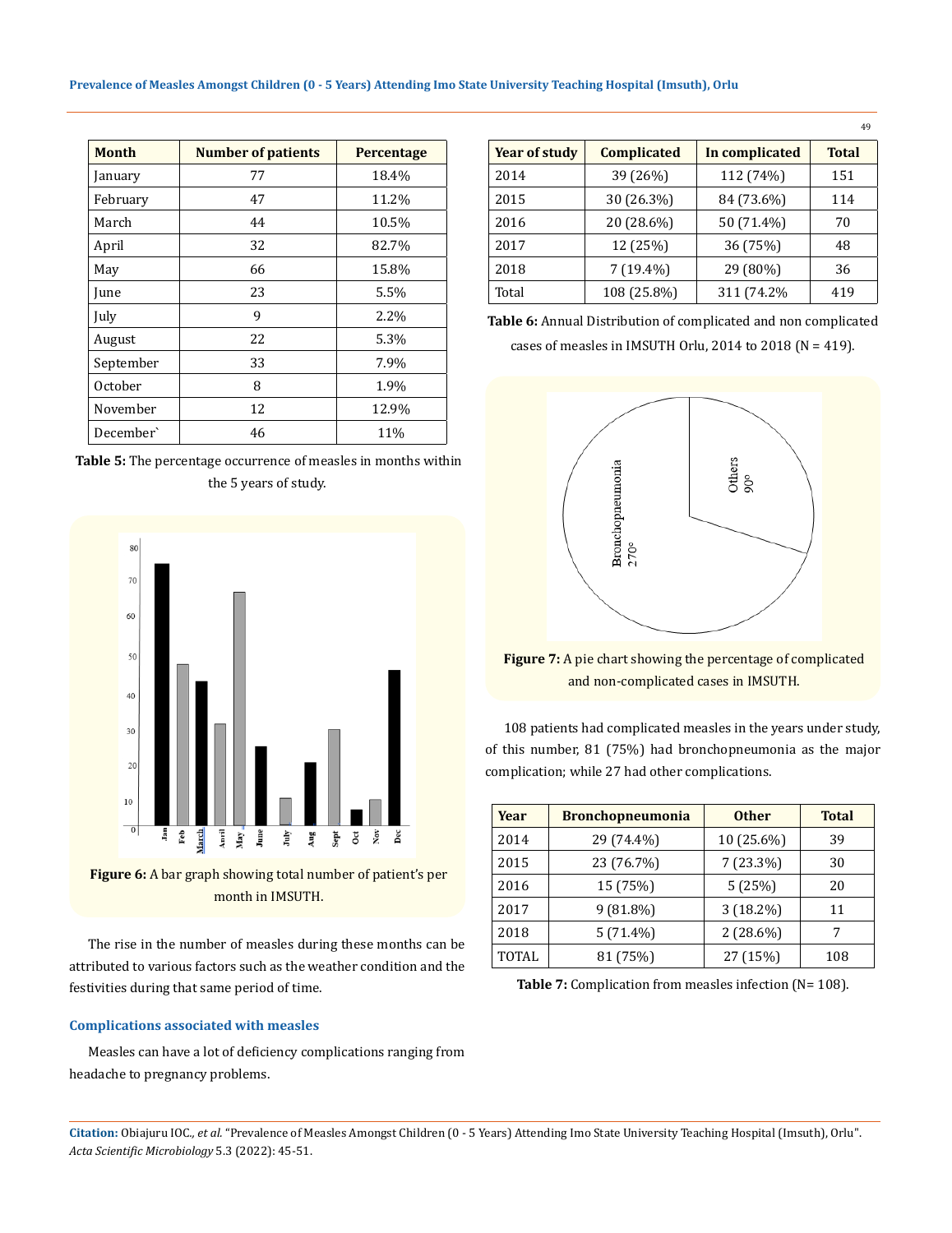

**Figure 8:** A pie chart showing the percentage c. Note: Others include Otitis media and encephalitis.

## **Demographic - related prevalence of measles**

Industrialization and demographic transition can generate instability in human population that can affect the transmission and persistence of infectious disease. Majority of the patients 311(74.2%) were resident in rural areas with 108 (25.8%) residing in urban areas. This might be as a result of poor health infrastructure in the rural areas.

## **Discussion of Findings and Conclusion**

Measles can be acute and highly contagious mainly characterized by fever, rashes, cough and coryza. It can be contacted through droplet infection or through person to person contact accounting for immense number of people infected in an over populated area where most individuals are not immunized. The findings of the present study showed that there was high prevalence of measles at IMSUTH Orlu, 2014 to 2018. The prevalence decreased progressively as the year's progress. This can be attributed to the increase in awareness and consequent modification of immunization strategies [8-12].

Majority of the children, about 94.0% were resident in the rural area with only 6.1%) in the urban area. There have been no established reason for this but this could be due to the fact that parents in the rural area have poor health seeking behavior and health facilities.

The findings of this study showed that many children, that presented with measles, were children below the age of 1 year 30.8%, between the ages of 1 to 2 years, 25% and those aged 3 to 4 years 30.8%. and 13.4% were children above 4 years. Similar figures were observed by Onyiriuka in 2011 where 47.8% were children between 1 to 2 years and same was reportedt by Duru 2014.

**T**he study showed higher prevalence of infection among females than males. However, there was no significant difference (p < 0.05) in the prevalence of infection between females and males. It appears that measles affect both gender indiscriminately in any given population. This finding did not agree with Reuter, (2018) who stated that boys are more prone to the infection than girls. According to him, this may stem from some fundamental vulnerability of boys.

#### **Immunized and non- immunized patients:**

Immunization plays a great role in the contraction and subsequent complication of measles. The study showed that more unimmunized children were infected than immunized children. Previous studies (Duru., et al. 2014, Ibrahim and Omoghere, 1998) observed this. About 73% of the patients in the present study were not immunized in 2011, this was similar to that observed by Duru in 2014 and Omoigber in 1998 who reported 81.2% and 83.6% respectively.

The present study showed that measles outbreak occurred throughout the year with peak occurrences between December and May, hissing highest at the month of May. This period coincides with the dry period when hot dry and dense weather aid movement of droplets. This agrees with previous studies elsewhere in Nigeria, (Ojeawo and Bello 200, Ogunmekan., et al. 2007, Onyiruka 2011).

Measles come with a variety of complication ranging from encephalitis to broncho - pneumonia. From the present study 25.8% patients had complications with broncho - pneumonia accounting for 75% of the complications. This was also observed by Duru., et al. in Bayelsa State (Duru., et al. 2014) and also Merenu in 2016 (Merenu., et al. 2016).

Measles is an acute and highly contagious disease with a high rate fatality of 5%. It has a prevalence ratio of 2.8 per 100 cases and it has declined as the years went by. It was seen more in children between the ages of 1 to 2 years with peak incidence in January, May and December. It occurred more in non- immunized children